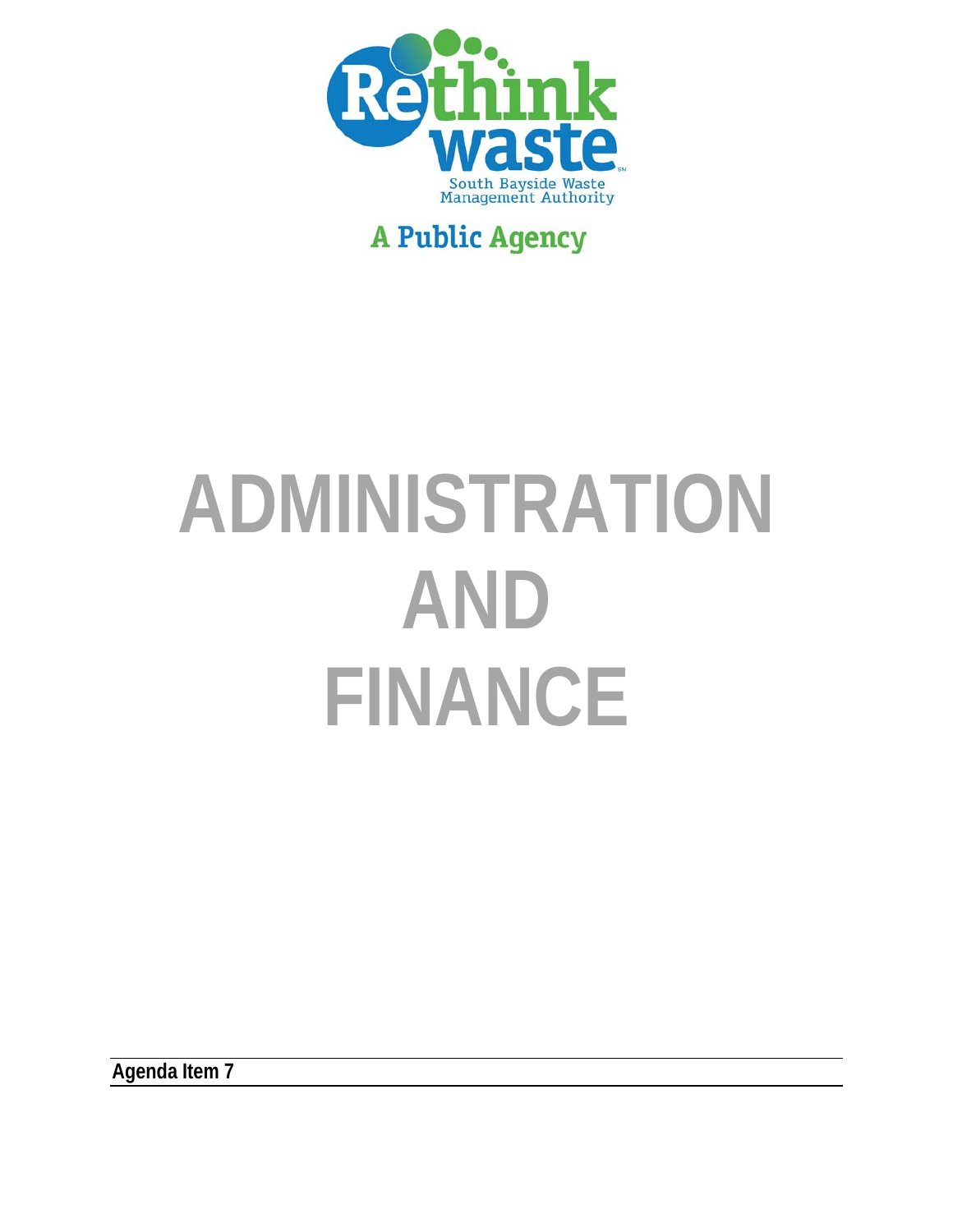

# **A Public Agency**

# **STAFF REPORT**

| To:      | <b>SBWMA Board Members</b>                                           |
|----------|----------------------------------------------------------------------|
| From:    | Cliff Feldman, Recycling Programs Manager                            |
| Date:    | July 23, 2015 Board of Directors Meeting                             |
| Subject: | Staff Update on 2016 Contractor Compensation Adjustment Applications |

#### **Recommendation**

This staff report is for discussion purposes only and no formal action is requested of the Board of Directors.

# **Analysis**

This staff report provides an update on the JPA's review of the annual compensation adjustment applications submitted by Recology San Mateo County (Recology) and South Bay Recycling (SBR).

# *Recology and SBR 2016 Compensation Adjustment Application Review Schedule*

**Table 1** provides the complete schedule to review the company's applications and approve the recommended collection rate adjustments for calendar (rate) year 2016.

| <b>Due Date</b>    | <b>Milestone</b>                                                |
|--------------------|-----------------------------------------------------------------|
|                    | Recology 2016 Compensation Adjustment Application Submitted to  |
| June 15, 2015      | Member Agencies and SBWMA                                       |
| June 29, 2015      | Member Agencies and SBWMA Comments Due to Recology              |
| July 1, 2015       | SBR 2016 Compensation Adjustment Application Submitted to SBWMA |
|                    | Revised Recology 2016 Compensation Adjustment Application       |
| July 24, 2015      | Submitted to Member Agencies and SBWMA                          |
| August 14, 2015    | SBWMA issues to Member Agencies Draft Report Reviewing the 2016 |
|                    | Recology Compensation Adjustment Application                    |
| August 14, 2015    | SBWMA Issues to Member Agencies the Draft Report Reviewing 2016 |
|                    | <b>SBR Compensation Adjustment Application</b>                  |
| August 28, 2015    | Member Agencies Written Comments on SBWMA Draft Reports         |
|                    | (Recology and SBR) Due to SBWMA                                 |
| September 10, 2015 | TAC Meeting: Staff Update and Discussion                        |
| September 17, 2015 | SBWMA Final Reports (Recology and SBR) Issued to Member         |
|                    | Agencies/Board of Directors                                     |
| September 24, 2015 | SBWMA Board Meeting: Consideration of Final Reports             |

#### **Table 1 – 2015 Schedule**

# *Recology 2016 Compensation Application*

Recology submitted its application for an adjustment to compensation for calendar year 2016 on June 15, 2015 as prescribed in the Franchise Agreements with the Member Agencies. The comments and questions on this application by the SBWMA and some Member Agencies were sent to Recology on June 29, 2015. A revised application based on comments and questions received will be issued by Recology on July 24, 2015.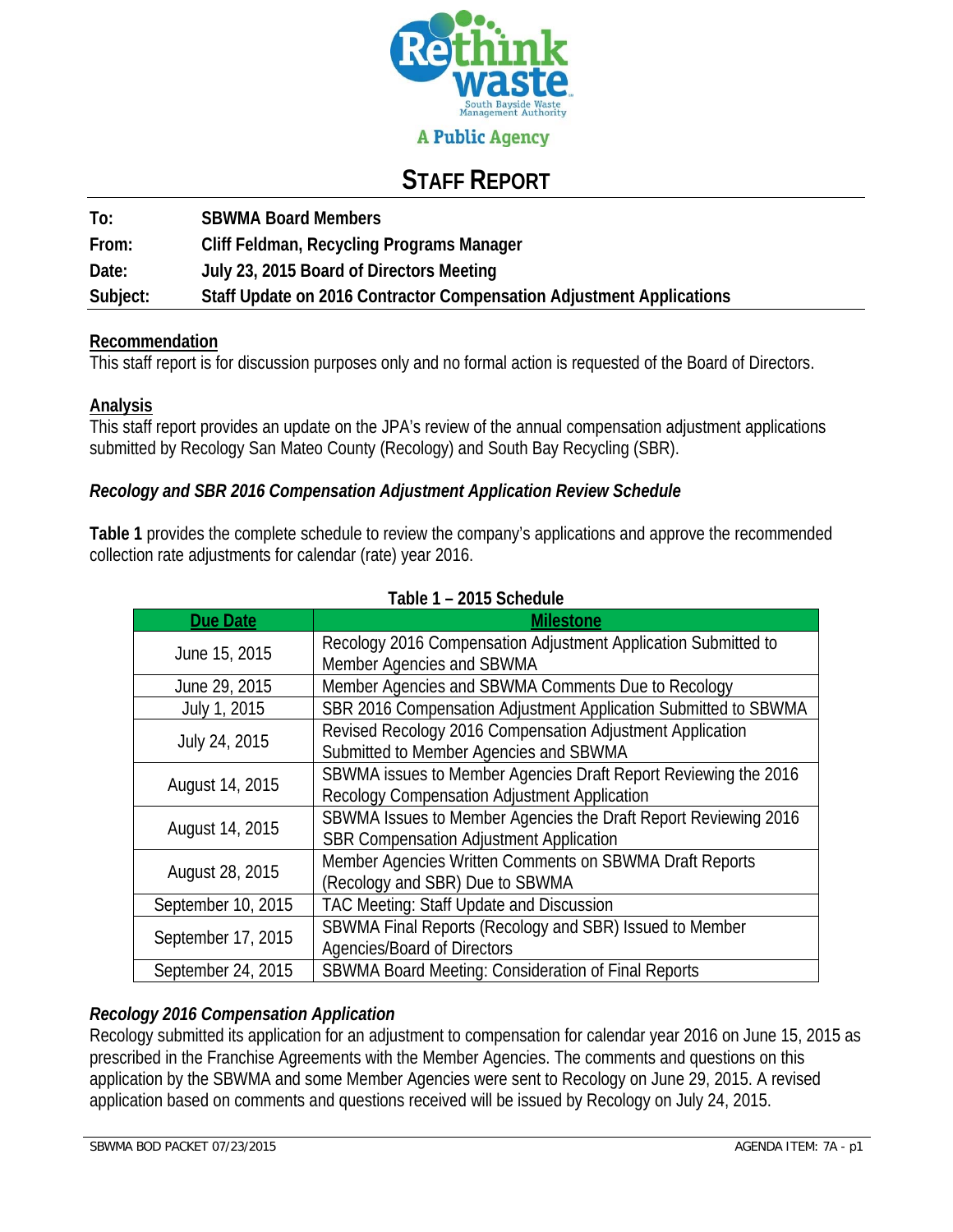The Recology 2016 Compensation Application submitted on June 15 notes that the company's total operating costs will increase slightly by \$99,840 or by 0.2% from 2015 to 2016. The total contractor's compensation will decrease by \$433,467 or by 0.8% due to the scheduled reduction in interest expense and lower Incentive/Disincentive payments. Per the SBWMA's preliminary review of the application, it does not appear these figures will change substantively when the company issues its revised compensation application. (Minor variances were noted in the SBWMA comments and questions submitted to Recology on June 29, 2015.) **Table 2** below is a summary table (i.e., Table A found on page 6 in the Executive Summary) of Recology's total contractor's compensation adjustment including a change in Incentive/Disincentive payments from the application submitted on June 15, as noted in the SBWMA's comments to Recology's application submitted to the company and Member Agencies on June 29.

|                                            | Compensation -<br>2015 | Compensation -<br>2016 | <b>Change</b>   | % Change |
|--------------------------------------------|------------------------|------------------------|-----------------|----------|
| <b>Total Annual Cost of Operations</b>     | 50,595,200             | 50,685,556             | 90,355          | 0.2%     |
| <b>Profit</b><br><b>Operating Ratio</b>    | 5,311,098<br>90.5%     | 5,320,583<br>90.5%     | 9,485           | 0.2%     |
| <b>Total Operating Costs</b>               | 55,906,299             | 56,006,139             | 99,840          | 0.2%     |
| <b>Total Contractor Pass-Through Costs</b> | 1,563,993              | 1,261,767              | (302, 226)      | $-19.3%$ |
| <b>BASE CONTRACTOR'S COMPENSATION</b>      | 57,470,292             | 57,267,906             | (202, 386)      | $-0.4%$  |
| <b>Incentive / Disincentives</b>           | 253,210                | 26,604                 | (226, 606)      |          |
| TOTAL CONTRACTOR'S COMPENSATION \$         | 57,723,502             | 57,294,510<br>S        | (428, 992)<br>s | $-0.7%$  |

# **Table 2 (Table A from Executive Summary)**

On July 8, 2015, the Board and TAC Members were sent a revision to the Memorandum of Understanding (MOU) with Recology establishing quidelines regarding future interest calculations on surplus revenue which was previously approved by the Board at the March 17, 2014 Board meeting. This revision clarifies that interest will not be charged to a Member Agency that pays Recology by September 30 the amount of any shortfall for the previous year as determined by the Board approved Revenue Reconciliation Report.

# *SBR 2016 Compensation Application*

The SBR Compensation Application submitted on June 30, 2015 shows an overall 1.2% increase in compensation. SBR is paid on a fee per ton so the actual compensation paid will be based on the actual tons and mix of materials. The SBWMA has found a minor error and SBR has made this correction which is reflected in **Table 3** on the next page.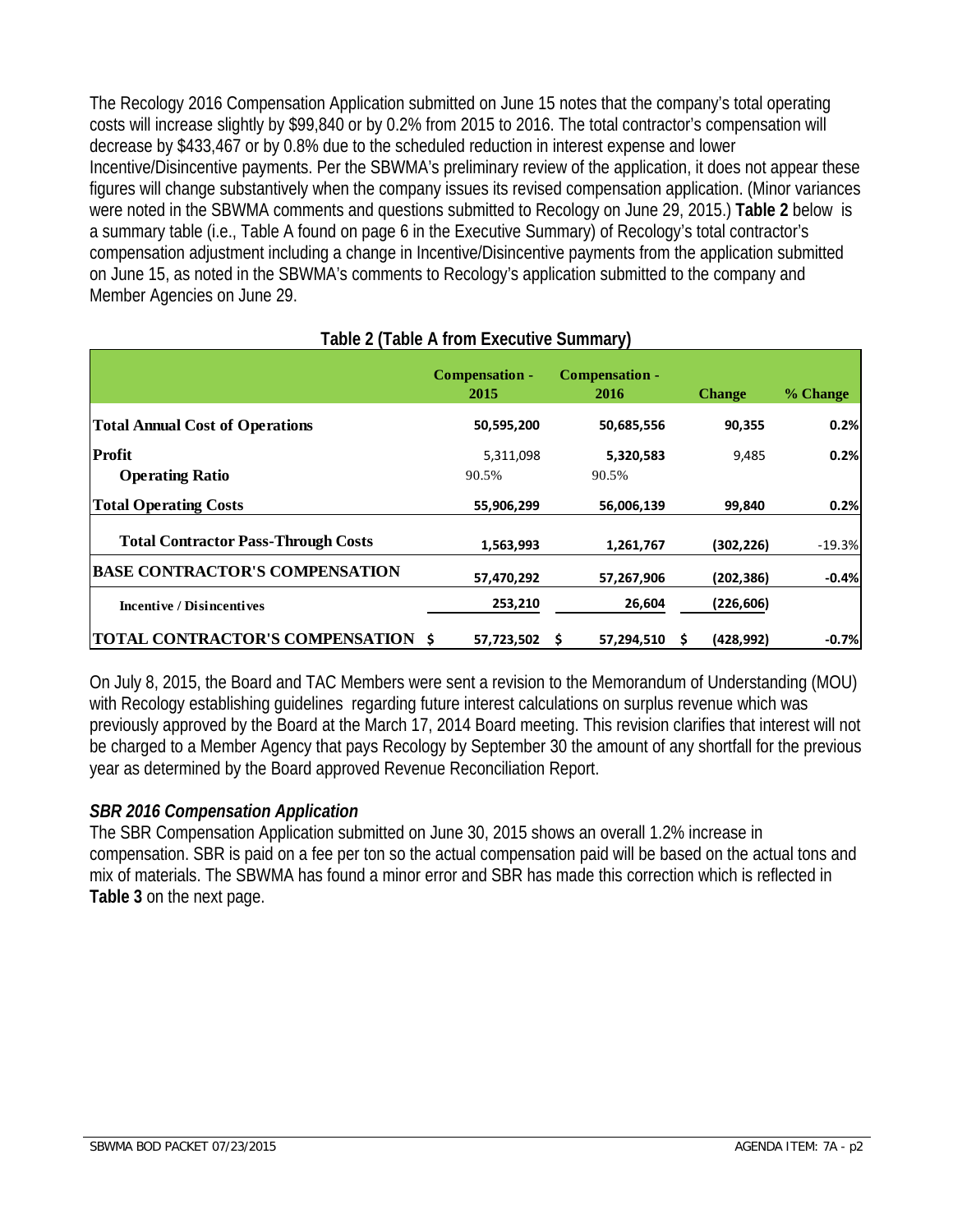| $\frac{1}{2}$                       | 2015             |                         | $0.1000$ and $0.00$<br>2016 | % Increase |
|-------------------------------------|------------------|-------------------------|-----------------------------|------------|
| <b>Cost per Ton Fees</b>            |                  |                         |                             |            |
| <b>Transfer Station</b>             | \$<br>12.59      | $\overline{\mathbb{S}}$ | 12.84                       | 2.0%       |
| MRF (net residue)                   | \$<br>78.06      | \$                      | 79.76                       | 2.2%       |
| Transportation (cost / ton-mile)    | \$<br>1.07       | \$                      | 1.081                       | 0.6%       |
| Transportation (cost / ton)         | \$<br>18.19      | \$                      | 18.307                      | 0.6%       |
| <b>Total Cost Estimate by LOB</b>   |                  |                         |                             |            |
| <b>Transfer Station</b>             | \$<br>4,502,919  | $\mathfrak{S}$          | 4,591,441                   | 2.0%       |
| MRF (net residue)                   | \$<br>5,777,977  | \$                      | 5,903,812                   | 2.2%       |
| Transportation                      | \$<br>6,508,106  | \$                      | 6,548,766                   | 0.6%       |
| <b>Total Operating Cost</b>         | \$<br>16,789,002 | \$                      | 17,044,019                  | 1.5%       |
| <b>Pass-Through Costs</b>           |                  |                         |                             |            |
| <b>Total Interest</b>               | \$<br>196,470    | $\mathbf{\$}$           | 164,898                     | $-16.1%$   |
| <b>Construction Management Cost</b> |                  |                         |                             |            |
| Interim Ops                         |                  |                         |                             |            |
| <b>Buyback Payment (estimate)</b>   | \$<br>888,000    | $\mathfrak{S}$          | 888,000                     |            |
| <b>Total Pass-Through Cost</b>      | \$<br>1,084,470  | \$                      | 1,052,898                   | $-2.9%$    |
| <b>Total Estimated Expense</b>      | \$<br>17,873,472 | \$                      | 18,096,917                  | 1.3%       |

**Table 3 SBR 2016 Compensation Application - Summary of Fees 2015 to 2016** 

# **Background**

The Franchise Agreements between the Member Agencies and Recology and the Shoreway Operations Agreement between SBR and SBWMA both prescribe the process for submittal and review of the company's applications for an annual adjustment to their compensation. The JPA is charged with performing a detailed review of the applications and providing a recommendation on the adjustment to compensation for the subsequent year for the Board's consideration at the Board meeting in September each year. In addition to the SBWMA reports providing a review of the respective contractor's compensation applications, the SBWMA also provides a report providing a projection of the base collection rate percentage adjustment needed to collect the revenues required for the next year to cover all collection costs including Recology services, disposal and processing expense at Shoreway, and agency fees paid to each Member Agency.

# **Fiscal Impact**

There is an information item only and no fiscal impact is associated with this staff report.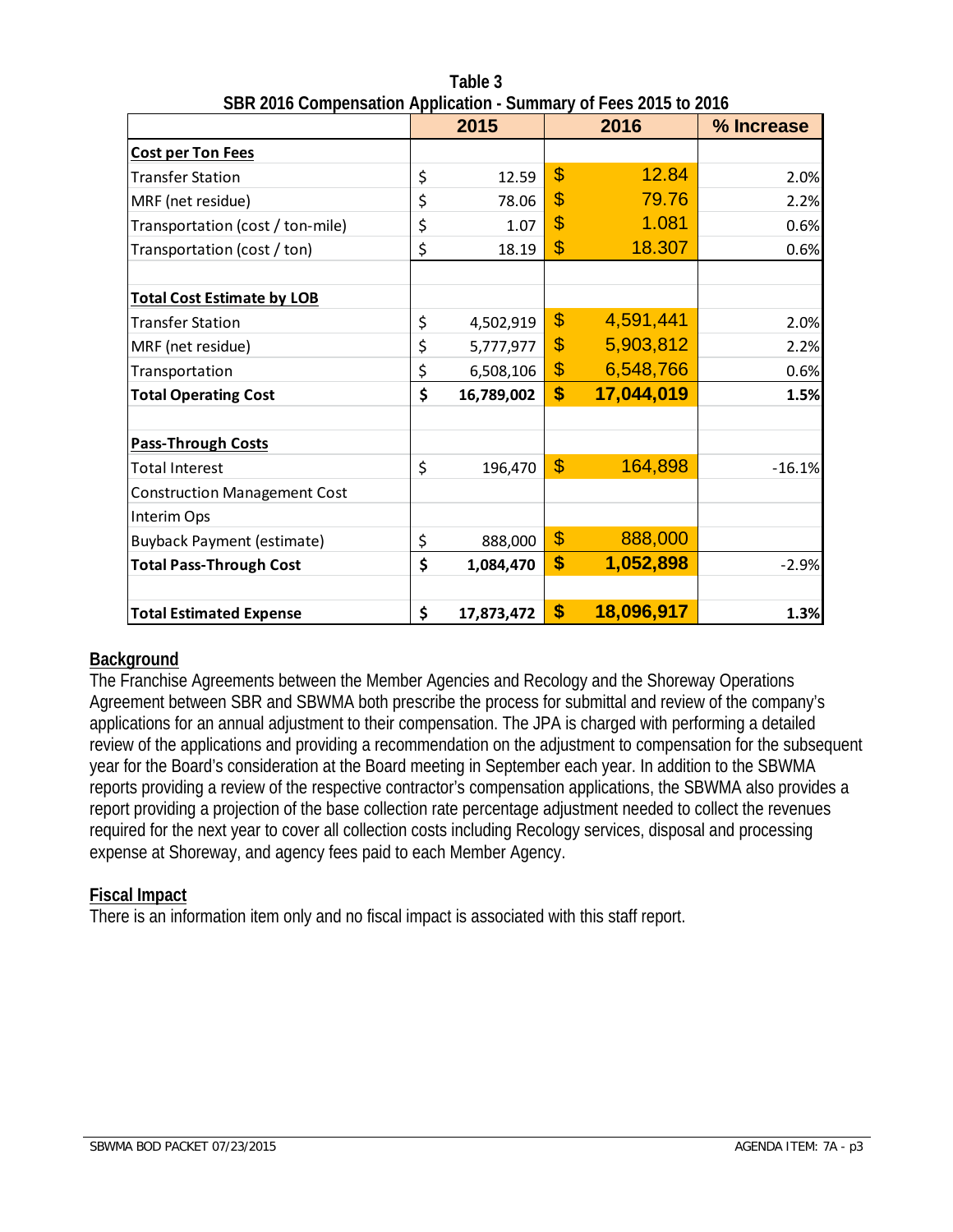

**To: SBWMA Board Members** 

**From: Kevin McCarthy, Executive Director Marshall Moran, Finance Manager Date: July 23, 2015 Board of Director's Meeting** 

**Subject: Review of Unrestricted Cash Reserve Policy** 

# **Recommendation**

This staff report is for discussion purposes only and no formal action is requested of the Board of Directors. The current cash reserve policy can be found in **Attachment A**.

# **Analysis**

# *Current Policy Description*

The current cash reserve policy encompasses three designated reserve accounts as follows:

- **Rate Stabilization Reserve Account** of up to a maximum of ten (10%) percent of budgeted operating expenses, exclusive of pass through expenses that are 100% offset by revenue from the same sources (e.g., Shoreway buyback payments to customers and door to door HHW collection expenses).
- **Emergency Reserve Account** of up to a maximum of ten (10%) percent of budgeted operating expenses, exclusive of pass through expenses that are 100% offset by revenue from the same sources. This reserve account shall be funded only after the Rate Stabilization Reserve is funded up to the maximum level.
- **Equipment Replacement Reserve Account** for replacement of the Shoreway MRF single stream processing equipment, inclusive of an annual CPI adjustment.

**The Rate Stabilization Reserve** estimated balance for FY1516 is approximately \$4 million. The purpose of the reserve is to set aside funds to minimize Transfer Station rate increases resulting from significant one-time revenue shortfalls (e.g., commodity price decreases, loss of tipping fee revenues due to short or long-term closure of the Shoreway facility, etc.). Historically, this reserve has been used to address significant drops in commodity prices such as the market collapse in the fall of 2008. This collapse resulted in a \$3.56 million drop in commodity revenue during FY09. Staff made a revenue transfer from this reserve of \$1.7 million in FY09 and a \$3 million revenue transfer for calendar year 2009 to primarily address this shortfall so that the bond covenant requirements could be met.

It should be noted that the Sunnyvale Smart Station which receives materials from the cities of Palo Alto, Sunnyvale and Mountain View does not maintain a rate stabilization fund; the cities individually must come up with any funds to pay for the type of rate impact scenarios noted above. We do not recommend following this model for our twelve Member Agencies.

**The Emergency Reserve** estimated balance for FY1516 is also approximately \$4 million. The purpose of the fund is to address limited capital needs or significant one-time increases in Shoreway operating expenses associated with "damage by natural disasters, acts of war or terrorism, or other community emergency scenarios that are not covered by existing insurance policies." Notably, we currently do not have insurance coverage for damage from a seismic event, flood damage, and damage caused by an act of terrorism. Seismic insurance coverage is reviewed annually but has been declined by the Board due to the high cost (i.e., last quote was \$450,000 per year with a 10 percent deductible).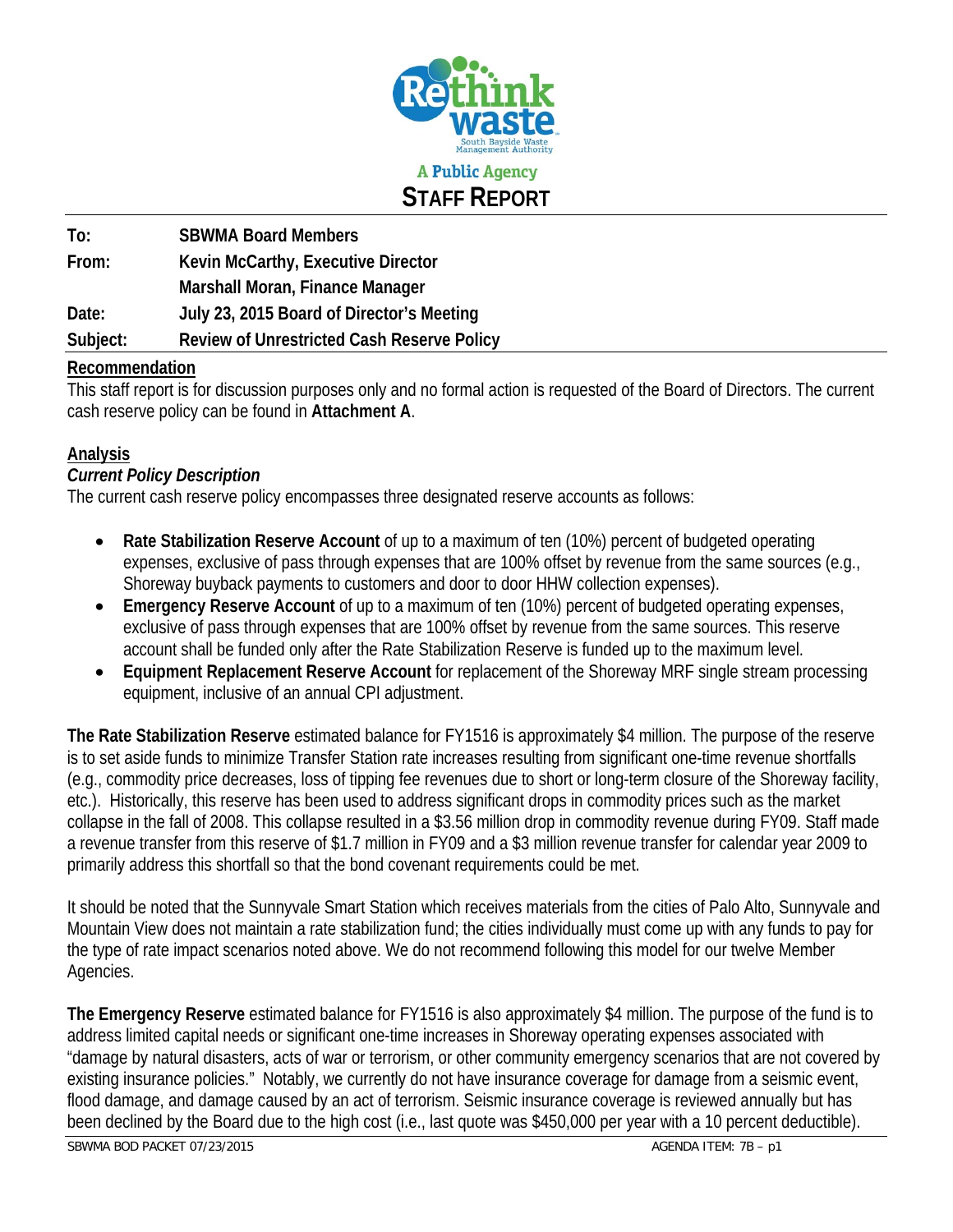We do maintain coverage for fire; natural gas explosion; a plane crashing into our property; and weather related damage from wind, lightening, or a severe storm.

**The Equipment Replacement Reserve** is a sinking fund that is funded annually and then drawn down as monies are needed for major MRF equipment capital repairs, and eventually for partial replacement of the single stream processing system within the Material Recovery Facility (MRF). The Equipment Replacement Reserve covers the expected equipment replacement costs after the assumed 12-year depreciable life of the single stream processing equipment installed in 2011 plus any "significant one-time equipment repair (wear parts) costs not covered in our Shoreway capital budget." Per the Operations Agreement with SBR, the SBWMA is responsible for any repair expenses to stationary equipment when the repair for a single item exceeds \$10,000.

# *Staff Review of Current Policy*

During recent Board discussions on the budget, a couple of questions have been raised about our current reserve policy, including:

- Have we considered establishing minimum fund balances as none currently exist?
- Is using the 10% of budgeted operating expense the right formula to use for calculating the reserve amounts for the rate stabilization account and emergency reserve accounts?
- Has the practice of funding to the maximum level resulted in being over reserved?

In reviewing other city and JPA reserve policies there is no clear consensus around establishing minimum reserve levels, though there does appear to be commonality around having flexibility in establishing reserve levels. Staff believes it would make sense for the JPA to establish clear minimum reserve balances (for the rate stabilization and emergency reserve) so sufficient funds are available for the stated purpose of each reserve category. Currently, the practice is to fund up to a maximum amount and Board practice has been to adopt budgets with an assumed full funding of each reserve account.

Staff did not undertake a review of the equipment replacement reserve as that is already reviewed and adjusted periodically to reflect an analysis of the MRF equipment condition and future replacement cost for major wear parts. This analysis was done as part of the Long Range Plan and recent FY1516 budget process.

Staff reviewed the formula used for calculating the rate stabilization reserve and emergency reserve and found the following:

# Rate Stabilization Reserve

 While the current formula of 10% of operating expense produces more than enough total dollars to cover past worst case commodity revenue shortfalls, a revised calculation should be used for determining a minimum and maximum amount to fund. This revised calculation should be based on comparing historical commodity revenue figures, both in terms of net commodity revenue and commodity prices per ton. The calculation would be updated each year depending upon market and budget conditions as necessary.

It is critical to understand, though, that the actual amount needed in the rate stabilization fund is affected by the JPA's adopted budget and how much money would be needed to be transferred from the fund to meet our bond covenant requirements (break-even test and debt coverage ratio of 1.4). The adopted FY1516 budget produces assumed financial results that barely meet the minimum bond covenant requirements so any significant commodity revenue shortfalls would require a transfer of funds.

The chart on the next page captures the cyclical nature of commodity prices. The 2008-2011 period captured in the chart was selected as this shows the biggest drop experienced in commodity prices in the fall of 2008, while also revealing how quickly commodity prices can recover from a historical drop.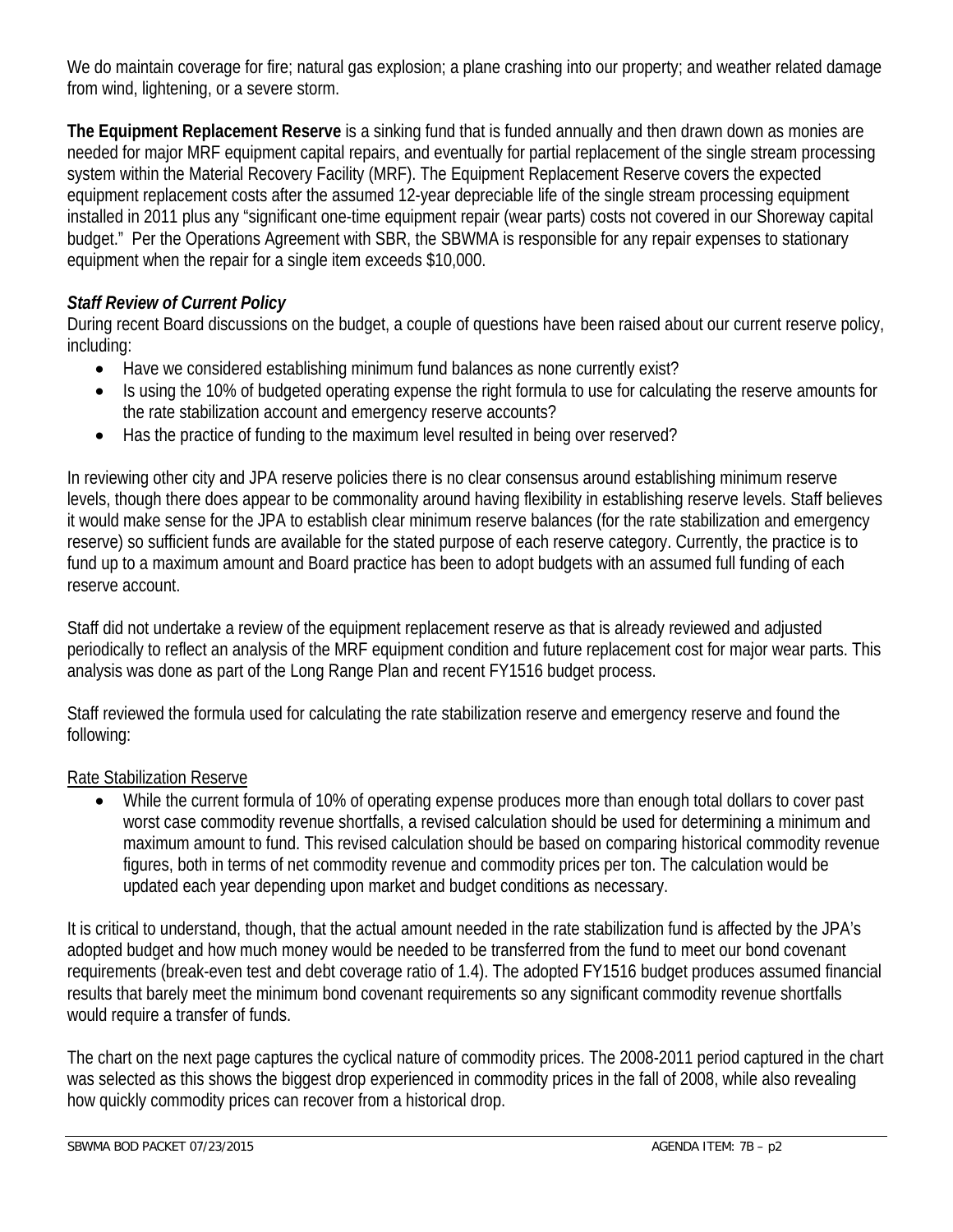

**Table 1** below shows the change in net commodity revenue and price/ton change during this calamitous period of 2008/09 and through 2011. The \$1.42 million drop in commodity revenue in 2009 vs. the historical average over a broader period of 2008-2014 is the single largest variance in commodity revenue the JPA has experienced. The same is true if you look at the variance in price per ton of \$62/ton.

| Table 1                                                                           |              |               |               |              |  |  |  |  |  |
|-----------------------------------------------------------------------------------|--------------|---------------|---------------|--------------|--|--|--|--|--|
| <b>Commodity Revenue Analysis for 2008-2011</b>                                   |              |               |               |              |  |  |  |  |  |
| Calendar year:<br>2008<br>2010<br>2011<br>2009                                    |              |               |               |              |  |  |  |  |  |
| Average Gross Price/Ton                                                           | \$209        | \$147         | \$158         | \$206        |  |  |  |  |  |
| Change from Prior Year (\$/ton)                                                   |              | $-$ \$62      | \$11          | \$48         |  |  |  |  |  |
| % Change                                                                          |              | $-30%$        | 7%            | 31%          |  |  |  |  |  |
| Assumed Gross Revenue                                                             | \$13,678,071 | \$9,610,681   | \$10,298,032  | \$13,453,014 |  |  |  |  |  |
| Variance to Average*                                                              | \$2,127,545  | (\$1,939,845) | (\$1,252,494) | \$1,902,488  |  |  |  |  |  |
| Revenue Share @ 27%                                                               | \$2,193,119  | \$1,094,923   | \$1,280,508   | \$2,132,353  |  |  |  |  |  |
| <b>Buyback Payments</b>                                                           | \$800,000    | \$800,000     | \$800,000     | \$800,000    |  |  |  |  |  |
| <b>NET TO SBWMA</b>                                                               | \$10,684,952 | \$7,715,757   | \$8,217,524   | \$10,520,660 |  |  |  |  |  |
| Variance to Average**                                                             | \$1,553,108  | \$1,416,087   | (\$914,321)   | \$1,388,816  |  |  |  |  |  |
| $*$ 2008-2014 calendar year gross commodity revenue average = \$11,550,526        |              |               |               |              |  |  |  |  |  |
| <sup>**</sup> 2008-2014 calendar year net commodity revenue average = \$9,131,844 |              |               |               |              |  |  |  |  |  |

Staff used the worst case scenarios, see items highlighted in orange in **Table 1** above, to model potential rate stabilization reserve scenarios as shown in **Table 2** on the next page. The reserve calculation figures shown for scenarios A and B could be used to establish a new minimum rate stabilization reserve fund amount of \$1,416,072 and a maximum of \$2,940,712. Staff would suggest a higher minimum given that the 2008 commodity price collapsed resulted in a FY0809 revenue transfer of \$1.7 million.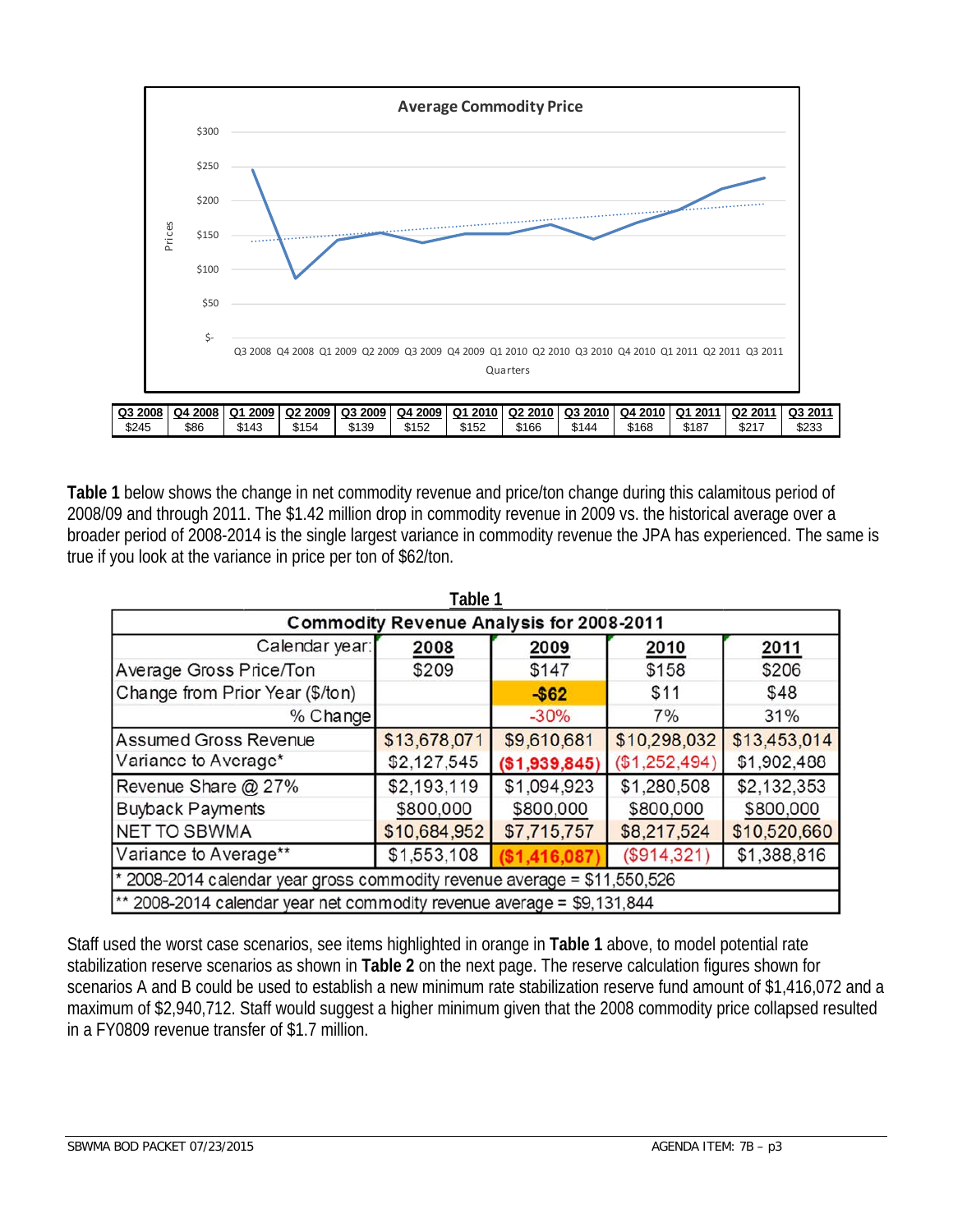| Table 2                                                                      |   |             |    |                   |                   |               |  |  |
|------------------------------------------------------------------------------|---|-------------|----|-------------------|-------------------|---------------|--|--|
| <b>SBWMA</b>                                                                 |   |             |    |                   |                   |               |  |  |
| <b>Rate Stabilization Reserve Scenarios</b>                                  |   |             |    |                   |                   |               |  |  |
| FY1516                                                                       |   |             |    |                   |                   |               |  |  |
|                                                                              |   | Adopted     |    | <b>Scenario A</b> | <b>Scenario B</b> |               |  |  |
| <b>Average Gross Commodity Price/Ton</b>                                     | S | 151         | S  | 121               | $\mathfrak{L}$    | 88            |  |  |
| <b>Commodity Price vs Budget \$</b>                                          |   |             | \$ | (30)              | <b>S</b>          | (62)          |  |  |
| <b>Commodity Price vs Budget %</b>                                           |   |             |    | $-20%$            |                   | $-41%$        |  |  |
| <b>Gross Commodity Revenue</b>                                               | S | 9,630,366   | S  | 7,739,621         | S                 | 5,651,073     |  |  |
| Revenue Share                                                                | S | (1,064,410) | S  | (589, 737)        | S                 | (25, 829)     |  |  |
| <b>Buyback Payments to Public Customers</b>                                  | S | (897, 939)  | S  | (897,939)         | S                 | (897, 939)    |  |  |
| Net Commodity Revenue (1)                                                    |   | 7,668,017   | S  | 6,251,945         | S                 | 4,727,305     |  |  |
| Commodity Revenue Variance vs Budget                                         |   |             | \$ | (1, 416, 072)     |                   |               |  |  |
|                                                                              |   |             |    |                   | S                 | (2,940,712)   |  |  |
| <b>CASH RESERVE CALCULATIONS</b>                                             |   | 4,033,671   | \$ | 1,416,072         | \$                | 2,940,712     |  |  |
| (2.617.599)<br>change compared to current cash reserve<br>S                  |   |             |    |                   |                   | \$(1,092,959) |  |  |
| Scenario A - based on worse case revenue reduction shown in Table 1.         |   |             |    |                   |                   |               |  |  |
| Scenario B - based on worse case price reduction price/ton shown in Table 1. |   |             |    |                   |                   |               |  |  |

Staff recommends that the reserves continue to be funded to the maximum levels unless the Board specifically determines that there are other rate and policy issues that would warrant funding less than the maximum.

# Emergency Reserve

 Using a formula tied to operational expense makes logical sense as the most likely scenarios to be covered by this reserve fund relate to operational upsets caused by natural disasters. There is an open question related to whether the 10% of operational expense produces the maximum funds needed to address what staff believes is the mostly likely operational upset related to an earthquake, but staff believes a minimum fund balance amount can be more readily established.

Staff modeled what it believes is the most likely scenario of an earthquake impacting the transfer station operations. The northern half of the transfer station and the transfer station loading tunnels are part of the original 1980s construction and could be impacted by an earthquake. A preliminary engineering assessment conducted in 2013 concluded that the older portions of the transfer station building and tunnels were structurally sound but a much more detailed assessment would need to be completed to determine their seismic strength. As part of the adopted Long Range Plan and FY1516 budget, staff has funds available and will be evaluating these issues as they relate to the potential future installation of mixed waste processing equipment in the older portion of the transfer station; the significant loading associated with the new equipment has to be analyzed in the context of the existing transfer station building.

What staff was able to model were the operational costs impacts to SBR if the transfer station loading operations were impacted by an earthquake. Staff determined, with input from SBR, that if the transfer station tunnels were damaged and inoperable for a year that it would result in higher transfer trailer loading and transportation costs of \$1.63 million. What we don't know yet would be the estimated capital costs to repair the transfer station building and loading tunnels.

# Other Items

Staff would recommend one clean-up item in the current policy which is to add language defining "operating expense" so there is no future issues around calculating any reserve amounts tied to a percent of operating expense. The SBWMA has always defined operating expense for this purpose as all cash expenses including Shoreway operations, SBWMA program, interest expense and franchise fees. Non-cash expenses such as depreciation are excluded. This should be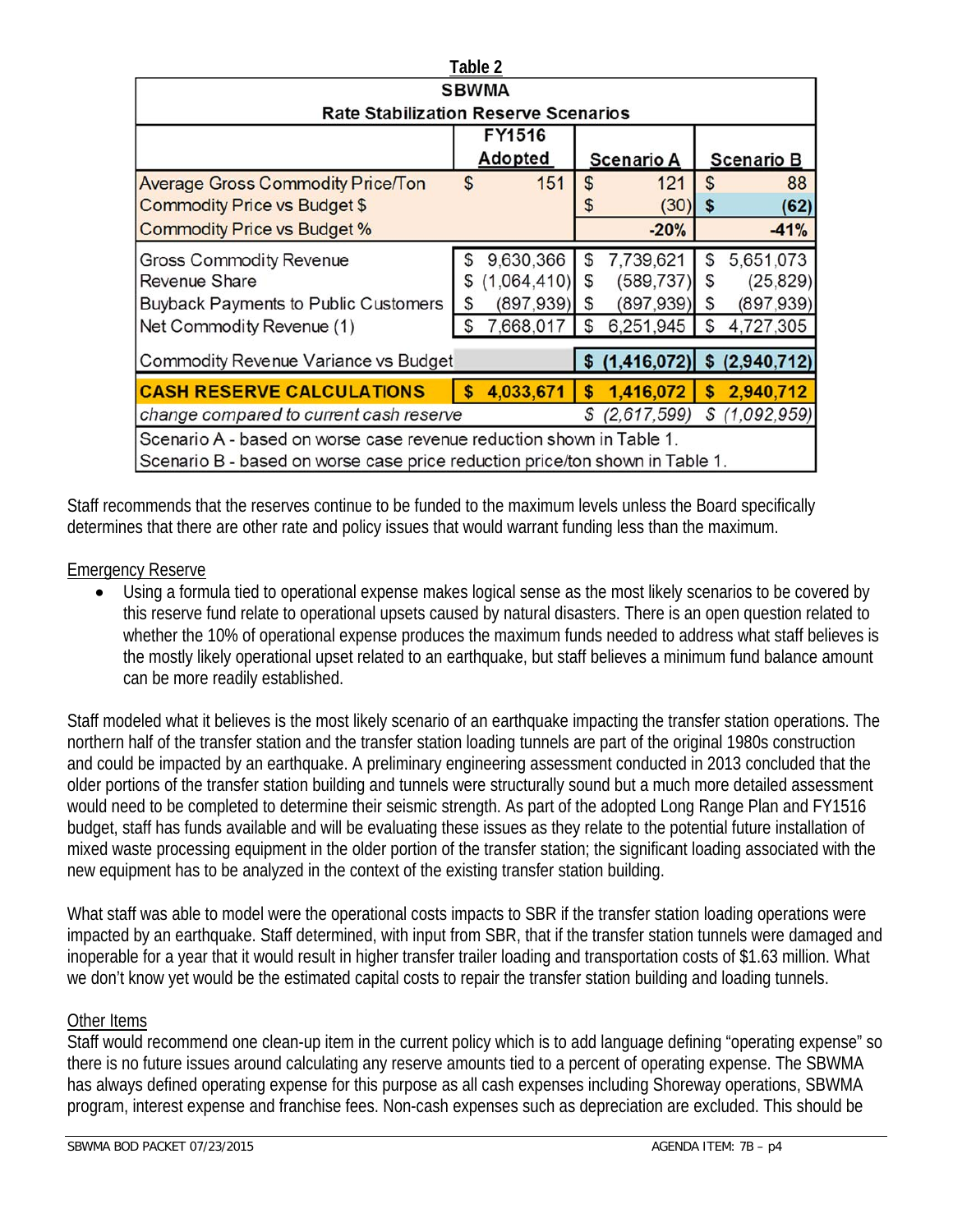clarified in the reserve policy document.

# **Background**

The current cash reserve policy was reviewed by the Board of Directors on March 27, 2014 and no suggested changes were made to the policy.

The policy was last revised per action at the May 23, 2013 Board Meeting to reflect more clarity in defining the purpose and use of each reserve account. Key changes were made to the reserve policy as follows:

- Maintained two previous reserve accounts (Rate Stabilization Reserve and Equipment Replacement Reserve) and replaced the Operating Reserve with an Emergency Reserve Account.
- Changed the priority order of the accounts so the Rate Stabilization Reserve is first in priority followed by the Emergency Reserve.
- Excluded certain operation expenses (i.e., Shoreway buyback payments to customers and door to door HHW collection expenses) in the calculation of the fund levels for each account (i.e., up to maximum of 10% of Operating Expenses) for the Rate Stabilization Reserve and the new Emergency Reserve.

The reserve policy was originally based on a review of reserve policies at our Member Agencies which the SBWMA tried to emulate as practical for our business. In 2013, the Board formed an adhoc subcommittee to review the policy. Staff also reviewed reserve policies in place at other solid waste JPAs (see **Attachment B**).

# **Fiscal Impact**

There is no direct fiscal impact from maintaining the reserve policy other than its intended use if needed when an emergency occurs or commodity prices decline. A change in the reserve policy could have a one-time impact to tip fees at Shoreway if the reserves are increased or decreased. Alternatively, a reduction in designated reserve balances could be retained in the undesignated cash reserve balance for future use to fund capital projects at Shoreway as discussed in the recent Board approved Long Range Plan.

The table below shows the FY1314 audited reserve balances and adopted FY1415 and FY1516 adopted budget balances.

|                                            | <b>ACTUAL</b><br><b>FY1314</b> |              | <b>ADOPTED</b><br><b>BUDGET</b><br><b>FY1415</b> |                   | <b>MID-YEAR</b><br><b>BUDGET</b><br><b>FY1415</b> |            | <b>ADOPTED</b><br><b>BUDGET</b><br><b>FY1516</b> |            |
|--------------------------------------------|--------------------------------|--------------|--------------------------------------------------|-------------------|---------------------------------------------------|------------|--------------------------------------------------|------------|
| UNRESTRICTED:                              |                                |              |                                                  |                   |                                                   |            |                                                  |            |
| RATE STABILIZATON (10% of expense)         | \$                             | 3,703,283    | \$                                               | 3,906,648         | \$                                                | 3,845,988  | \$                                               | 4,033,671  |
| EMERGENCY RESERVE (10% of total expense)   | \$                             | 3,703,283    | S                                                | 3,906,648         | \$                                                | 3,845,988  | \$                                               | 4,033,671  |
| EQUIPMENT REPLACEMENT (ANNUAL)             | \$                             | 1,130,726    | S                                                | 1,542,328         | \$                                                | 1,542,328  | \$                                               | 1,499,514  |
| <b>UNDESIGNATED</b>                        | \$                             | 4,589,433    | - \$                                             | $2,530,236$ \$    |                                                   | 4,527,022  | - \$                                             | 3,175,018  |
| <b>TOTAL UNRESTRICTED GENERAL RESERVES</b> | \$                             | 13,126,724   |                                                  | $11,885,859$ \$   |                                                   | 13,761,325 | \$                                               | 12,741,874 |
| <b>COMMITTED:</b>                          |                                |              |                                                  |                   |                                                   |            |                                                  |            |
| <b>BOND PRINCIPAL PAYMENT FUND</b>         | \$                             | 1,004,167    | \$                                               | 1,058,330         | \$                                                | 1,058,330  | \$                                               | 1,091,667  |
| <b>TOTAL GENERAL RESERVES</b>              | \$                             | 14,130,891   | - \$                                             | $12,944,189$   \$ |                                                   | 14,819,655 | -\$                                              | 13,833,541 |
|                                            | \$                             | 14, 130, 891 | \$                                               | 12,944,189        | \$                                                | 14,819,655 | \$                                               | 13,833,541 |
| <b>ISHOREWAY REMEDIATION PROJECT</b>       | \$                             | 1,289,283    | \$                                               | 1,209,283         | \$                                                | 1,209,283  | \$                                               | 1,239,800  |

# *Attachments:*

 Attachment A - Current Cash Reserve Policy Attachment B - Summary of Other Solid Waste JPA Cash Reserve Policies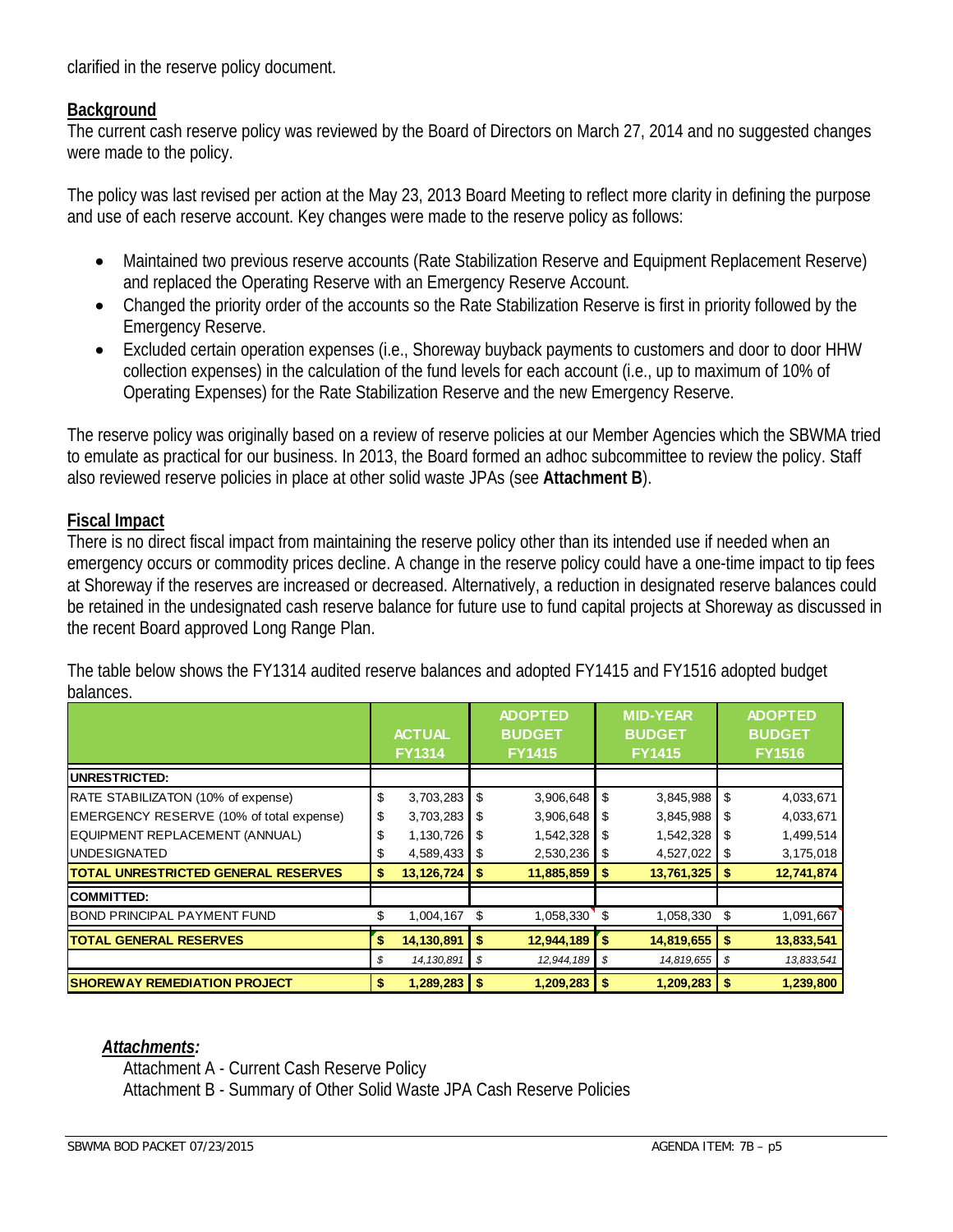# **ATTACHMENT A**

# **Current Reserve Policy**

After meeting all debt service obligations of the SBWMA, the following designated reserve accounts shall be funded:

**Rate Stabilization Reserve Account** of up to a maximum of ten (10%) percent of budgeted operating expenses, exclusive of pass through expenses that are 100% offset by revenue from the same sources (e.g., Shoreway buyback payments to customers and door to door HHW collection expenses). These funds are available to help minimize Transfer Station rate increases resulting from significant one-time revenue shortfalls (e.g., commodity price decreases, loss of tipping fee revenues due to short or long-term closure of the Shoreway facility, etc.).

**Emergency Reserve Account** of up to a maximum of ten (10%) percent of budgeted operating expenses, exclusive of pass through expenses that are 100% offset by revenue from the same sources (e.g., Shoreway buyback payments to customers and door to door HHW collection expenses). This reserve account shall be funded only after the Rate Stabilization Reserve is funded up to the maximum level.

This fund is available to make limited capital repairs and reconstruct the Shoreway facility buildings and infrastructure that may be damaged by natural disasters, acts of war or terrorism, or other community emergency scenarios that are not covered by existing insurance policies. Such capital expenses would be those that could not be funded through an existing capital budget or those not reimbursable through insurance coverage. This fund is also available to cover significant one-time increases in operating expenditures associated with above said scenarios.

**Equipment Replacement Reserve Account** for a 12 year cost replacement schedule, inclusive of an annual CPI adjustment, for the Shoreway MRF single stream processing equipment. This reserve would also be available to fund any significant one-time unanticipated equipment repair (wear parts) costs not covered in our Shoreway capital budget.

Fund levels will be approved each year as part of the adoption of the fiscal year budget. During the budget process, projected net cash flow, reserve balances, and debt covenants are considered when budgeting Shoreway tip fees. Excess cash flow is minimized by adjusting tip fees to cover operating expenses and fund reserve balances.

It is important to note that the first two funds are basically static funds with minimal annual changes which are based on fluctuations in the annual operating budget. Ten percent is not added each year – this is the fixed limit. The third fund is a cumulative fund as cash is added each year to reach the total amount needed at the end of the twelve year replacement period.

If after all reserve levels are funded up to their maximum levels and tip fees are budgeted, surplus cash may be available. The adopted budget will include specific guidance on the use of such surplus cash with a goal of utilizing the monies for one-time expenditures, non-recurring costs, or funding an undesignated reserve account.